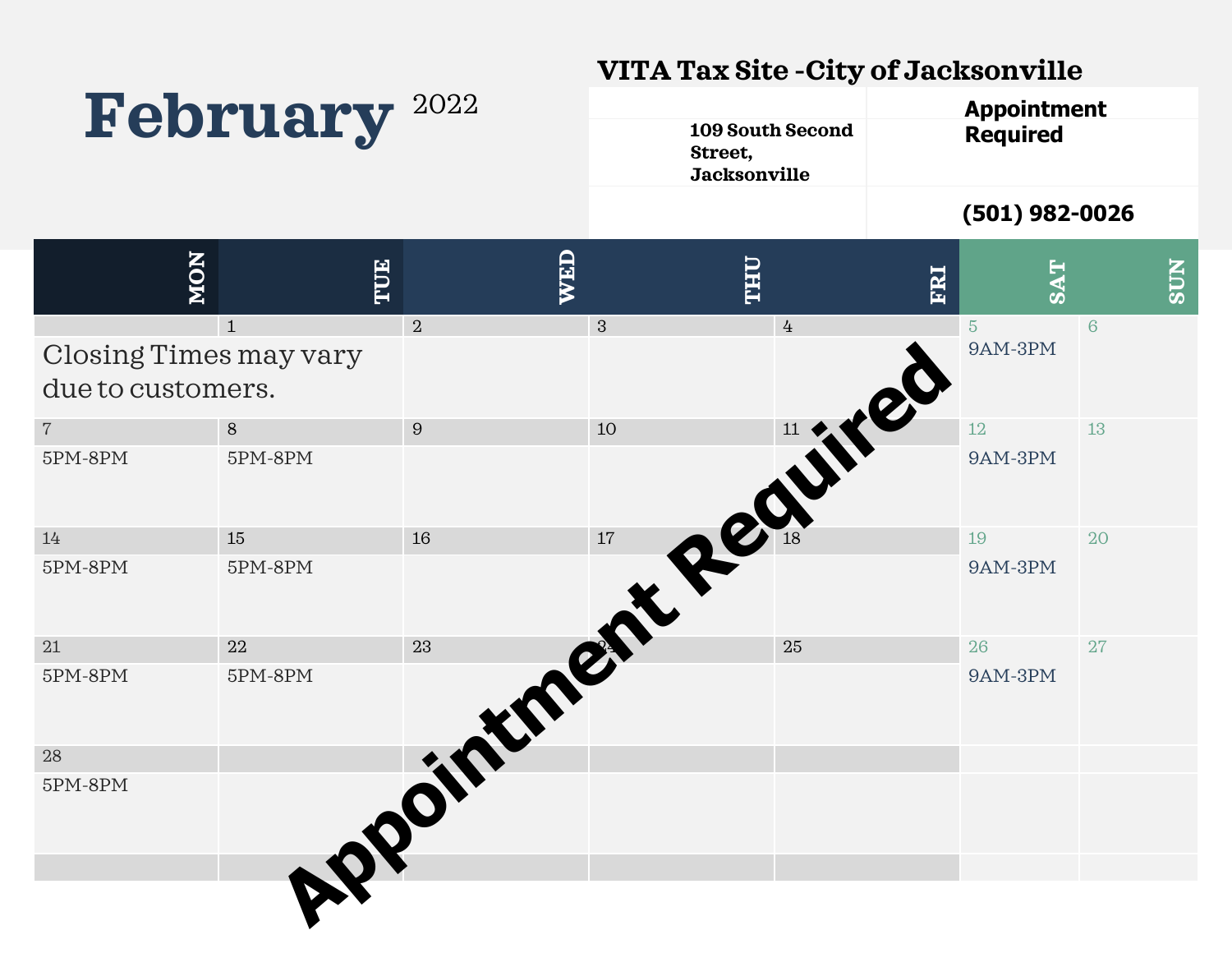## **VITA Tax Site -City of Jacksonville**

| March <sup>2022</sup> |  |
|-----------------------|--|
|-----------------------|--|

| <b>109 South Second</b> |  |
|-------------------------|--|
| Street,                 |  |
| <b>Jacksonville</b>     |  |
|                         |  |

| NON                                | TUE                                | WED            | <b>UHL</b>   | ERI | <b>SAT</b>     | <b>NLGS</b> |
|------------------------------------|------------------------------------|----------------|--------------|-----|----------------|-------------|
|                                    | $1\,$                              | $\overline{2}$ | $\mathbf{3}$ |     | $5\phantom{.}$ | $\sqrt{6}$  |
| Closing Times may vary             |                                    |                |              |     | $9AM-3PM$      |             |
| due to customers.                  |                                    |                |              |     |                |             |
| $7\overline{ }$                    | $8\,$                              | 9              | 10           | 11  | $12\,$         | 13          |
| $5\mathrm{PM}\text{-}8\mathrm{PM}$ | $5\mathrm{PM}\text{-}8\mathrm{PM}$ |                |              |     | $9AM-3PM$      |             |
| 14                                 | 15                                 | 16             |              | 18  | 19             | 20          |
| $5\mathrm{PM}\text{-}8\mathrm{PM}$ | $5\mathrm{PM}\text{-}8\mathrm{PM}$ |                |              |     | $9AM-3PM$      |             |
| $21\,$                             | 22                                 | 23             | 24           | 25  | 26             | 27          |
| $5\mathrm{PM}\text{-}8\mathrm{PM}$ | $5\mathrm{PM}\text{-}8\mathrm{PM}$ |                |              |     | $9AM-3PM$      |             |
| 28                                 | 29                                 | 30             | 31           |     |                |             |
| $5\mathrm{PM}\text{-}8\mathrm{PM}$ | 5PM-8PM                            |                |              |     |                |             |
|                                    |                                    |                |              |     |                |             |